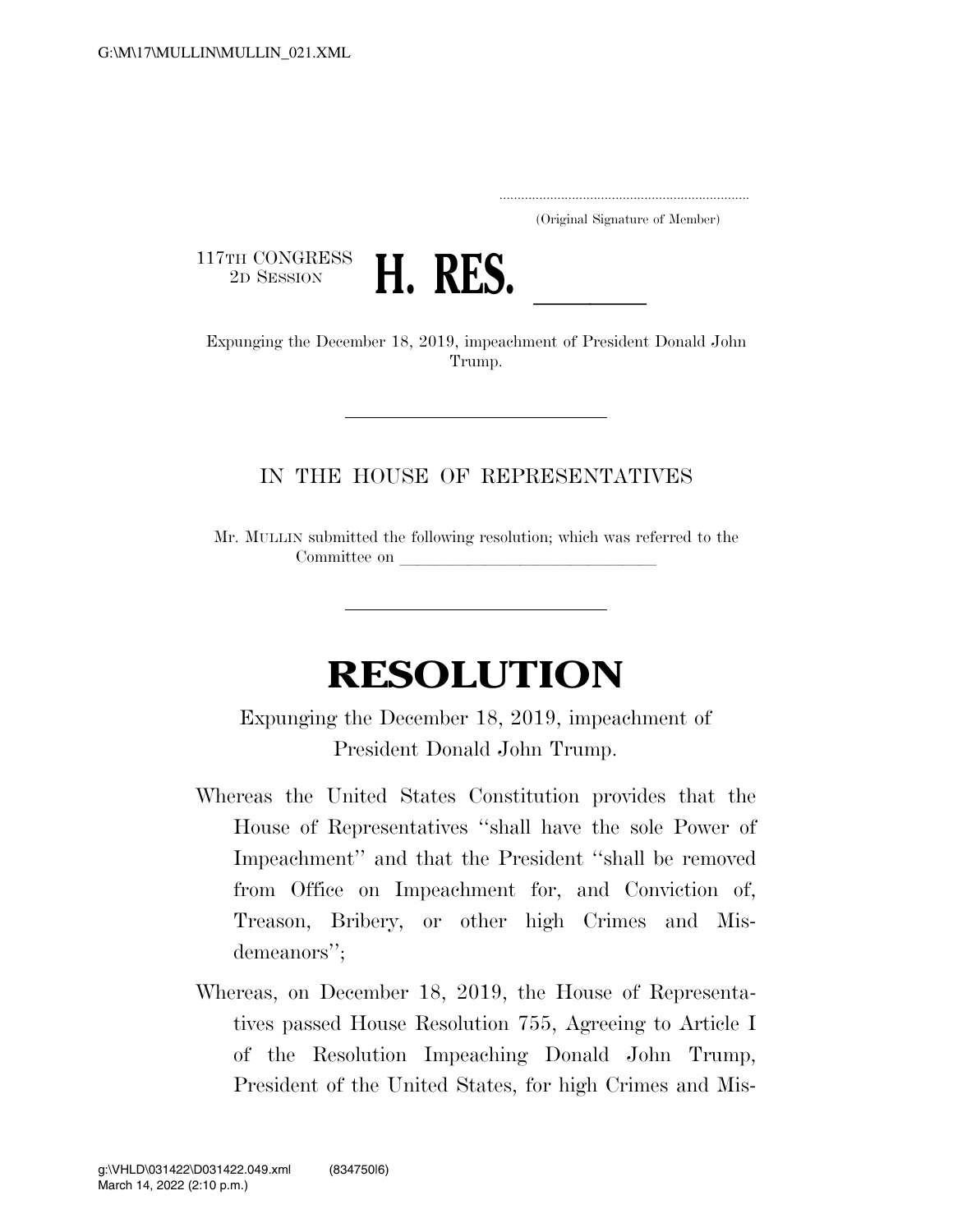demeanors, by a vote of 230 Yeas, a bipartisan coalition of 197 Nays, 1 Present, and 3 Not Voting;

- Whereas Article I of the Resolution, entitled ''Abuse of Power'', alleges, based on vague innuendo, opinion, and hearsay, that President Trump "solicited the interference of a foreign government, Ukraine, in the 2020 United States Presidential election'';
- Whereas Article I of the Resolution alleges President Trump ''sought to pressure the Government of Ukraine'' to announce two investigations, the first into "a political opponent, former Vice President Joseph R. Biden, Jr.,'' and the second, into provable lies by House and Senate Democrats that Donald Trump colluded with Russia to undermine the 2016 Presidential election;
- Whereas Article I of the Resolution alleges President Trump conditioned ''(A) The release of \$391 million. . . for the purpose of providing vital military and security assistance to Ukraine. . .; and (B) a head of state meeting at the White House. . .'' with the President of Ukraine, upon a Ukrainian announcement that both a corruption investigation into influence-peddling by the Biden family and an investigation into election interference in the 2016 United States Presidential election had begun;
- Whereas President Johnson was impeached in 1868 for violating the Tenure of Office Act;
- Whereas President Nixon's resignation from office in 1974 followed extensive, and provable, instances of criminal conduct, including multiple felony crimes;
- Whereas President Clinton was impeached in 1998 for the Federal crime of lying under oath to deny justice to a fellow American;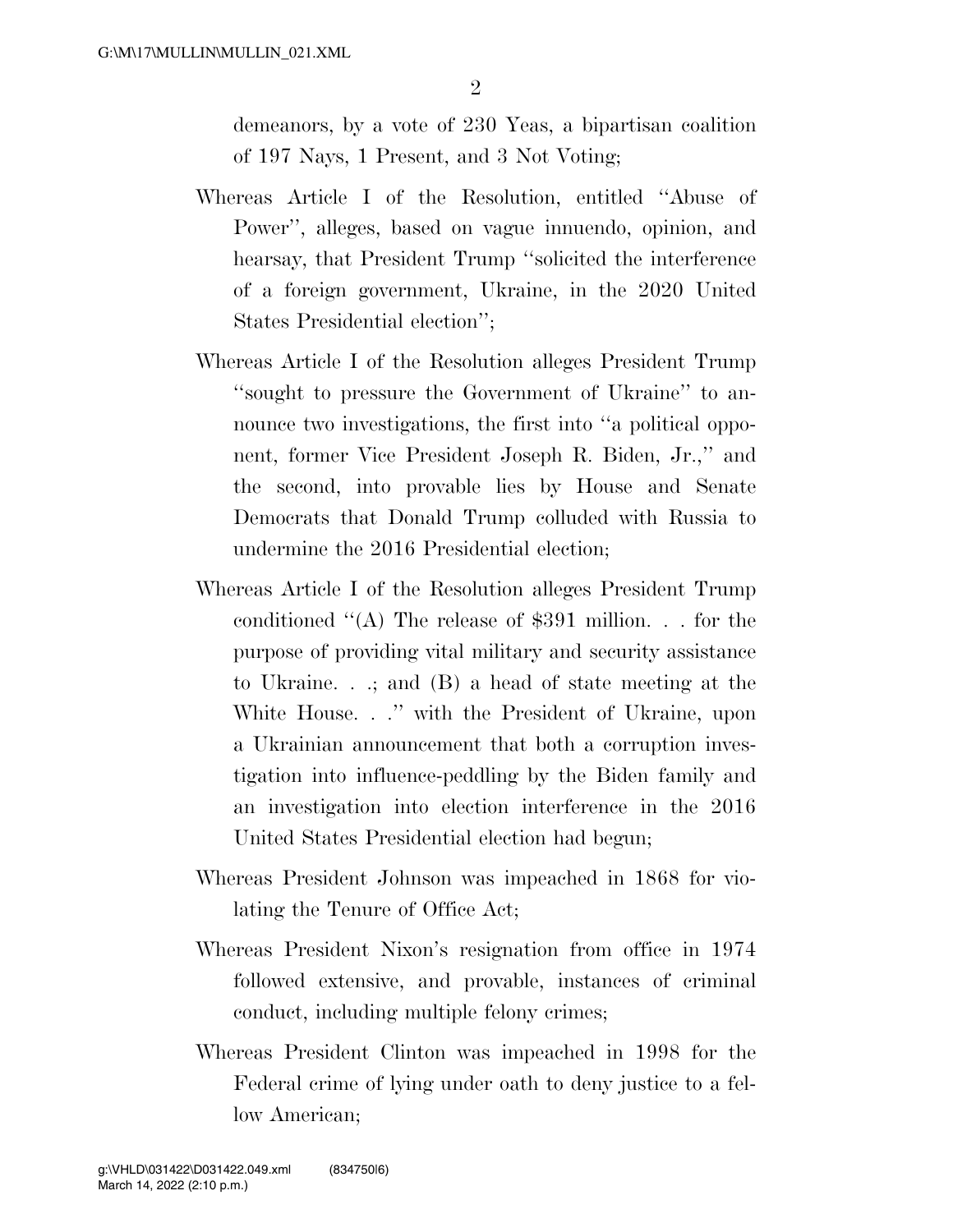- Whereas, to substantiate the charge of ''Abuse of Power'', Article I of the Resolution is the first circumstance in American history in which Articles of Impeachment considered, and passed by the House of Representatives, lack any allegation of any crime, no less the ''high Crimes and Misdemeanors'' standard required by Section Four of Article II of the United States Constitution;
- Whereas Article I of the Resolution alleges President Trump's actions were taken ''in pursuit of personal political benefit. . . and thus ignored and injured the interests of the Nation'';
- Whereas Article I of the Resolution fails to provide a modification for, definition of, or guidance to measure, that which qualifies as a "personal political benefit," or "injury to the interests of the Nation'';
- Whereas proper consideration of whether ''high Crimes and Misdemeanors'' were committed cannot justly take place without properly defining the conduct at issue, particularly when such conduct must meet Congress' burden of ''clear and convincing evidence'';
- Whereas Article I of the Resolution submits, as indisputable proof of the commission of an ''Abuse of Power'', a subjective analysis of a July 25, 2019, ''Memorandum of a Telephone Conversation'' between President Trump and Ukrainian President Volodymyr Oleksandrovych Zelensky;
- Whereas, by the standards set forth in Article I of the Resolution, any action that may affect an election could be potentially construed as an ''Abuse of Power'', an action taken for ''personal political benefit'', or a solicitation to "intervene" in an election;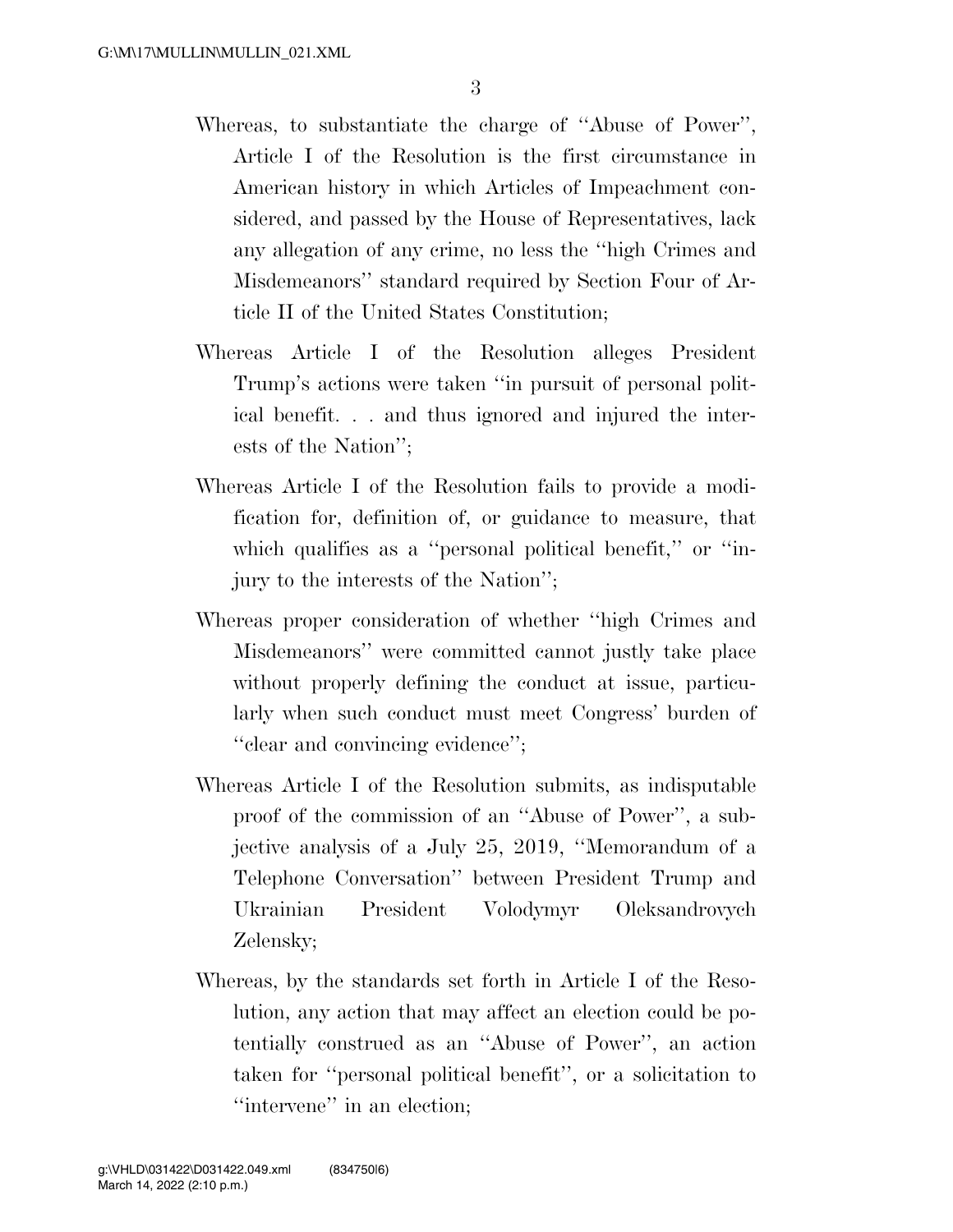- Whereas all past Presidential Impeachments in American history were based on well-defined and specific criminal acts, not subjective accusations of intent, and circumstances in which the primary allegations were not proven;
- Whereas the anonymous ''whistleblower complaint'', which served as the impetus for the December 18, 2019, Impeachment of President Trump, was based entirely on secondhand knowledge, and hearsay;
- Whereas both the charge of ''Abuse of Power'' in Article I, and the charge of ''Obstruction of Congress'' in Article II, are built on presumptions contrary to facts and evidence;
- Whereas the transcript of the July 25, 2019, call between President Trump and President Zelensky showed no conditionality for any official act by President Zelensky, such as an announcement that both a corruption investigation into the Biden family, and a 2016 United States Presidential election interference investigation, had begun;
- Whereas neither President Zelensky, nor his aides, had any knowledge that the \$391,000,000 in Ukrainian military and security assistance was on hold for further review;
- Whereas, from the beginning, despite the rabid impeachment fervor led by House and Senate Democrats, media personalities, and the liberal elite class, both President Trump and President Zelensky maintained that there was no pressure, no quid pro quo, and no linkage between the \$391,000,000, and the announcement of Ukrainian investigations;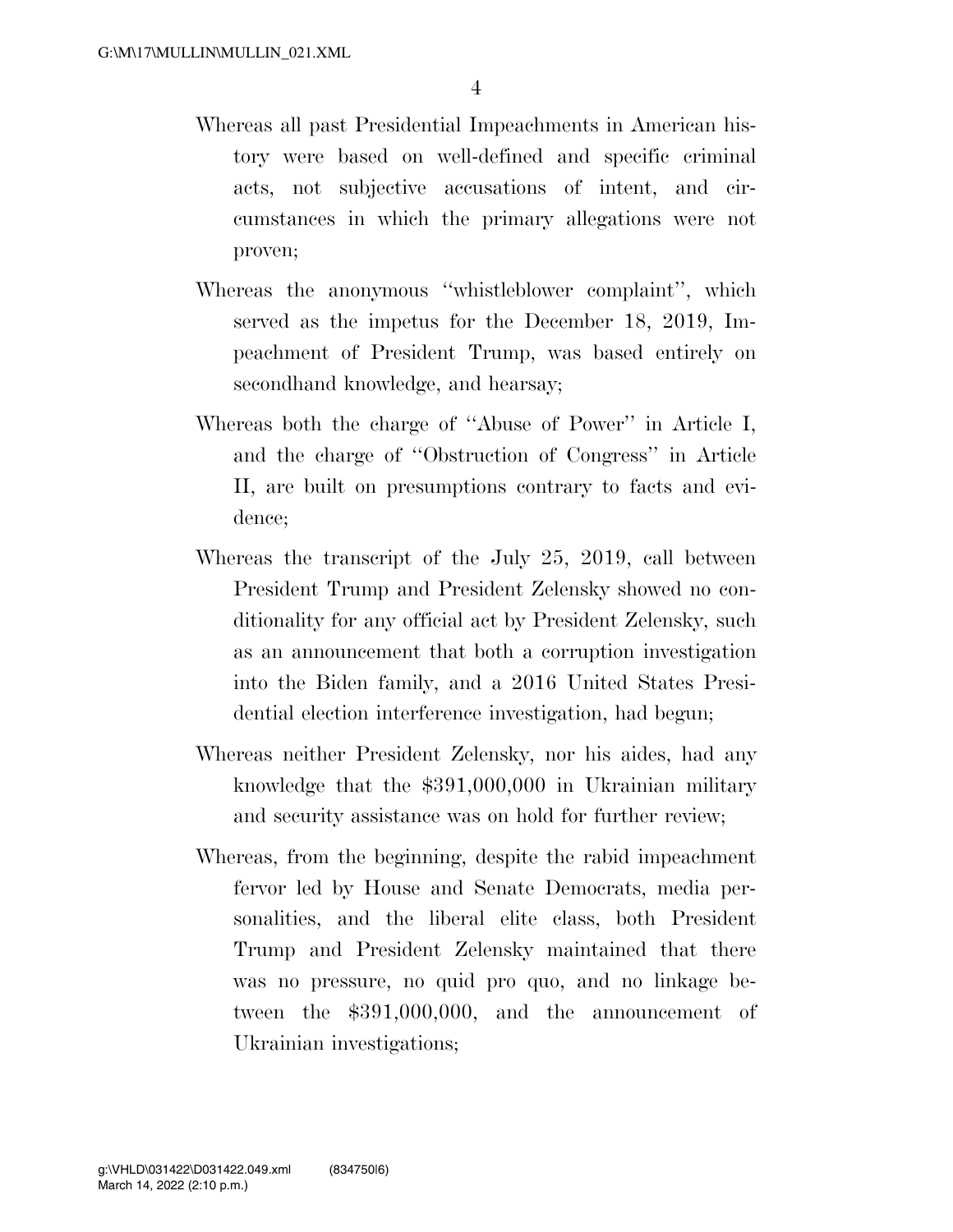- Whereas the \$391,000,000 in Ukrainian military and security assistance was released without Ukraine announcing an investigation of any kind;
- Whereas President Trump invited President Zelensky to meet with him at the White House on three occasions without any conditions, particularly no condition(s) of any announcement(s) of an investigation into the Biden family's corrupt practices and influence-peddling in Ukraine;
- Whereas President Trump and President Zelensky met on September 25, 2019, with no Ukrainian announcement(s) of any investigation(s) into the Biden family's corrupt practices and influence-peddling in Ukraine;
- Whereas skepticism of Ukrainian leaders and high-level officials was and is entirely reasonable, and advised, given Ukraine's well-documented history as one of the most corrupt nations in the world;
- Whereas skepticism of the Biden family based on strong evidence of a history of corruption and influence-peddling in Ukraine, as well as Hunter Biden's role on the Board of Directors at Burisma Holdings Limited, is entirely reasonable and advised;
- Whereas witnesses called by House Democrats during the impeachment proceedings testified that Burisma Holdings Limited has an extensive history of controversy in Ukraine;
- Whereas the founder of Burisma Holdings, Ukrainian oligarch Mykola Zlochevsky, was Ukraine's Minister of Ecology and Natural Resources from 2010 to 2012, and allegedly granted licenses to Burisma Holdings for the development of gas fields in which he had a significant personal interest;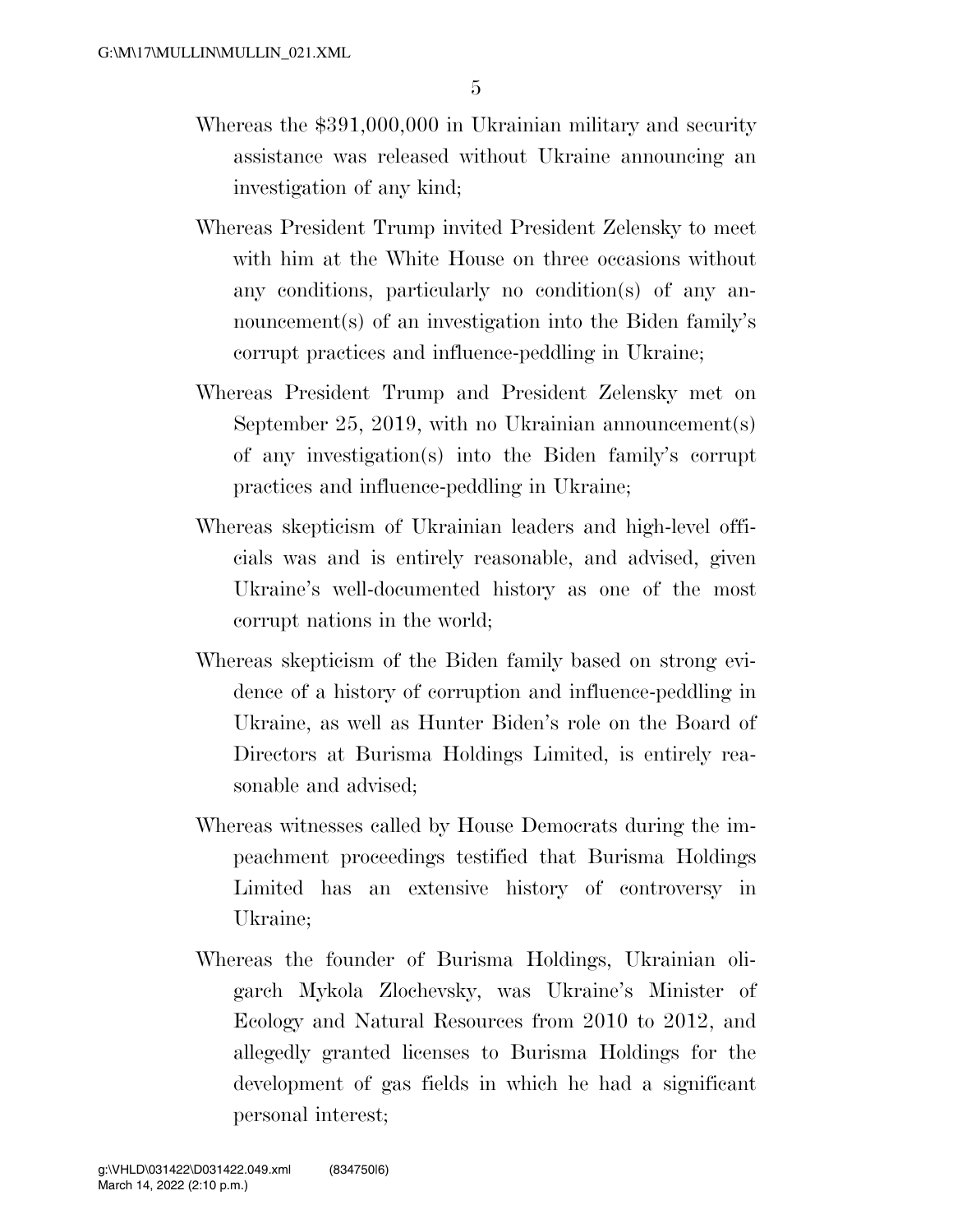- Whereas Hunter Biden, alongside well-connected Democrat operative and now-convicted fraudster Devon Archer, joined Burisma's Board of Directors at a time when the company faced criticism, and at a time when Joe Biden, then Vice President of the United States, acted as President Obama's primary advisor on Ukraine;
- Whereas it defies reason to assert that Hunter Biden was at all independently qualified for such a position, especially given his complete lack of experience, and self-admitted long history as a ne'er-do-well drug addict;
- Whereas the Obama State Department knew that Hunter Biden's involvement in Ukraine was a point of ethical vulnerability, and took steps to thoroughly prepare and instruct United States Ambassador to Ukraine Marie L. Yovanovitch how best to answer questions thereon, at her June 21, 2016 confirmation hearing before the Senate Committee on Foreign Relations;
- Whereas, on January 23, 2018, during a Council on Foreign Relations discussion, then-Vice President Joe Biden bragged about a March 2016 encounter in which he bribed Ukrainian President Petro Poroshenko, by proclaiming to Poroshenko that the United States would not release \$1,000,000,000 in loan guarantees unless Poroshenko fired Prosecutor General Victor Shokin, who was conducting an anti-corruption investigation into Burisma Holdings Limited, Hunter Biden, and, by extension, Joe Biden himself;
- Whereas, following his description of the particulars of the bribe, Joe Biden gleefully celebrated the success of his bribe before those in attendance, specifically stating ''Well, son of a bitch, [Shokin] got fired'';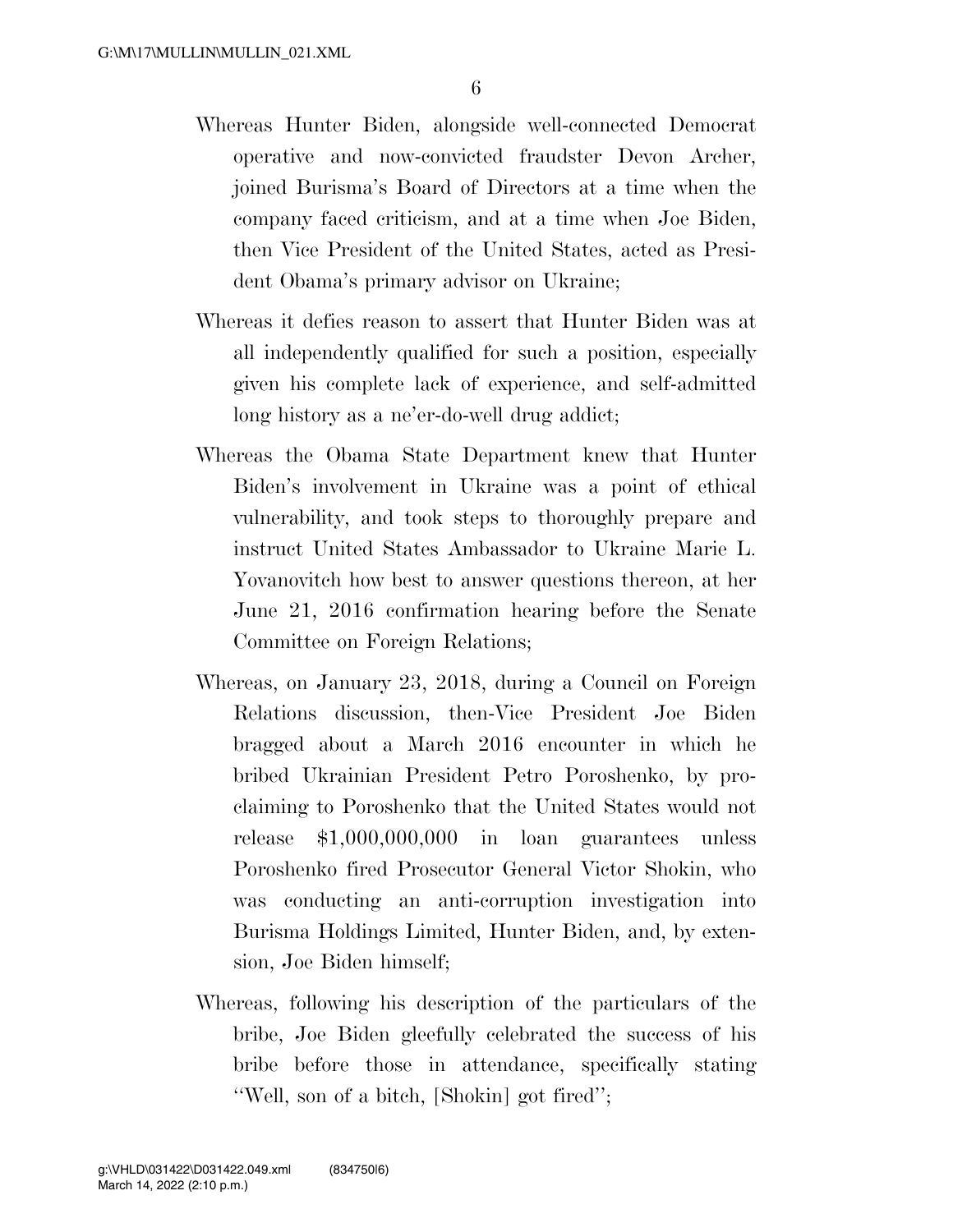- Whereas the United States is just, and acting as a good steward of taxpayer dollars when it can, and often does, delay awarding such defense aid for various reasons, most notably skepticism based on a historical pattern of corruption, particularly when that historical pattern implicates bribery committed by individuals at the highest levels of American Government, such as then-Vice President Joe Biden;
- Whereas a key and widely-understood aspect of the Trump administration's foreign policy platform was to scrutinize, and closely evaluate defense assistance programs to foreign nations;
- Whereas one of President Trump's central campaign promises was to ensure that each country that receives defense assistance from the United States must first prove themselves worthy beneficiaries thereof;
- Whereas United States taxpayer-funded assistance to foreign governments is not considered an entitlement or welfare program, or that which is ''owed'' to any one recipient nation;
- Whereas a United States President enjoys broad authority to direct the foreign policy of the United States, and pausing United States security assistance to Ukraine for further scrutiny and analysis, for 55 days, was not and is not presumptive or prima facie evidence of misconduct, or a ''quid pro quo'' exchange, as characterized by congressional Democrats before, and throughout, the impeachment proceedings;
- Whereas, on December 18, 2019, the House of Representatives passed House Resolution 755, Agreeing to Article II of the Resolution Impeaching Donald John Trump,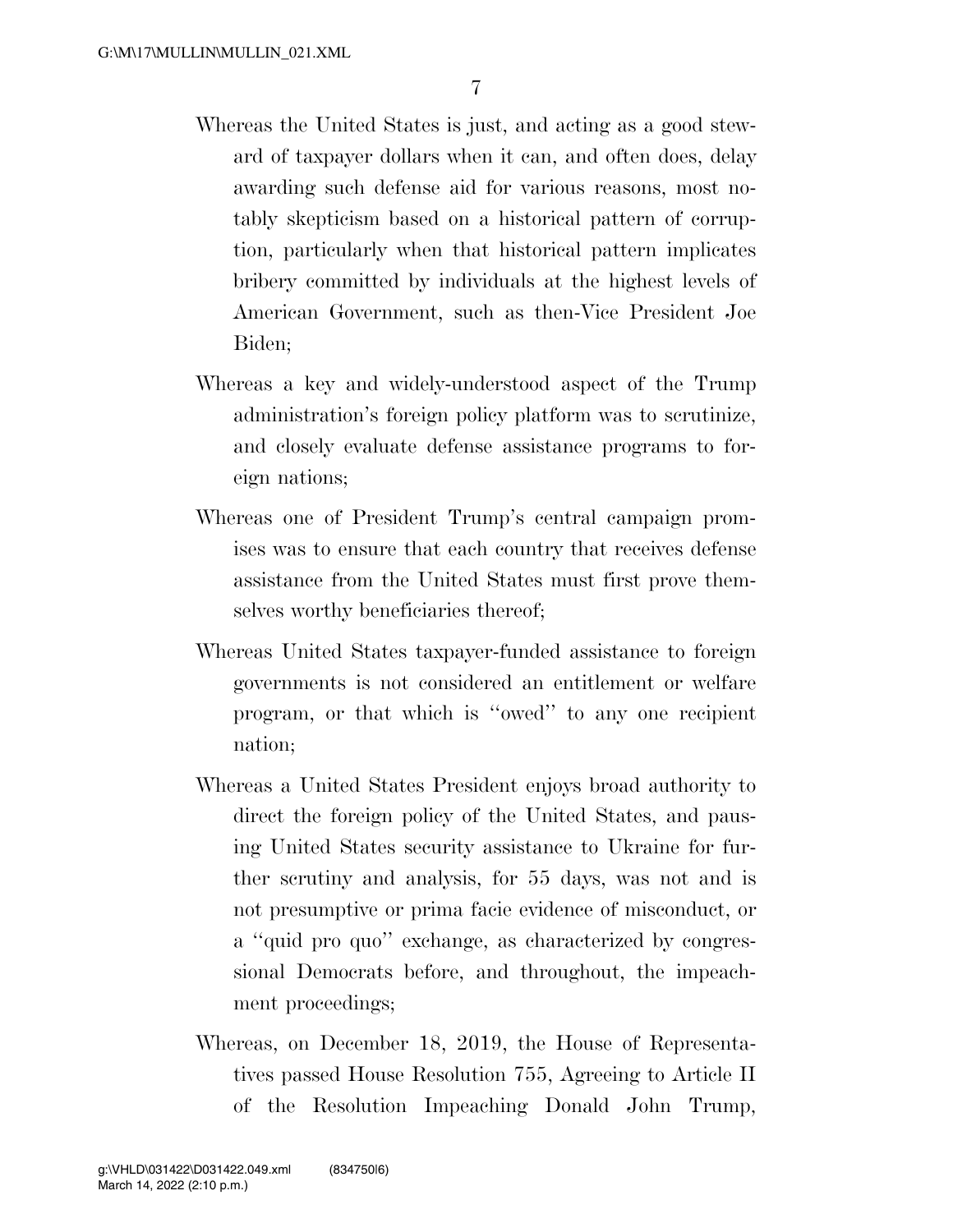8

President of the United States, for high crimes and misdemeanors, by a vote of 229 Ayes, a bipartisan coalition of 198 Noes, 1 Present, and 3 Not Voting;

- Whereas the ''Obstruction of Congress'' allegations in Article II do not meet the impeachable standard set forth in Section Four of Article II of the United States Constitution;
- Whereas, to substantiate the charge of ''Obstruction of Congress'', Democrats submitted the fact that President Trump chose to assert executive privilege in response to partisan subpoenas issued by the House of Representatives;
- Whereas Article II asserts that President Trump's assertion of executive privilege, and his unwillingness to participate in a politically-motivated effort to unseat him, is further irrefutable evidence of the commission of ''high Crimes and Misdemeanors'';
- Whereas the House of Representatives has no power to determine executive privileges to which a President is entitled;
- Whereas President Trump took every reasonable measure to ensure that which transpired between the White House and Ukraine was as transparent as possible to lawmakers and the public alike;
- Whereas, on September 25, 2019, after questions arose about the contents of the phone call with President Zelensky, President Trump chose to declassify and release the transcript in the interest of full transparency;
- Whereas President Trump further released a redacted version of the anonymous whistleblower complaint so that all Americans could read it for themselves;
- Whereas House Democrats had ample opportunity to defend their partisan subpoenas in court, but chose to withdraw